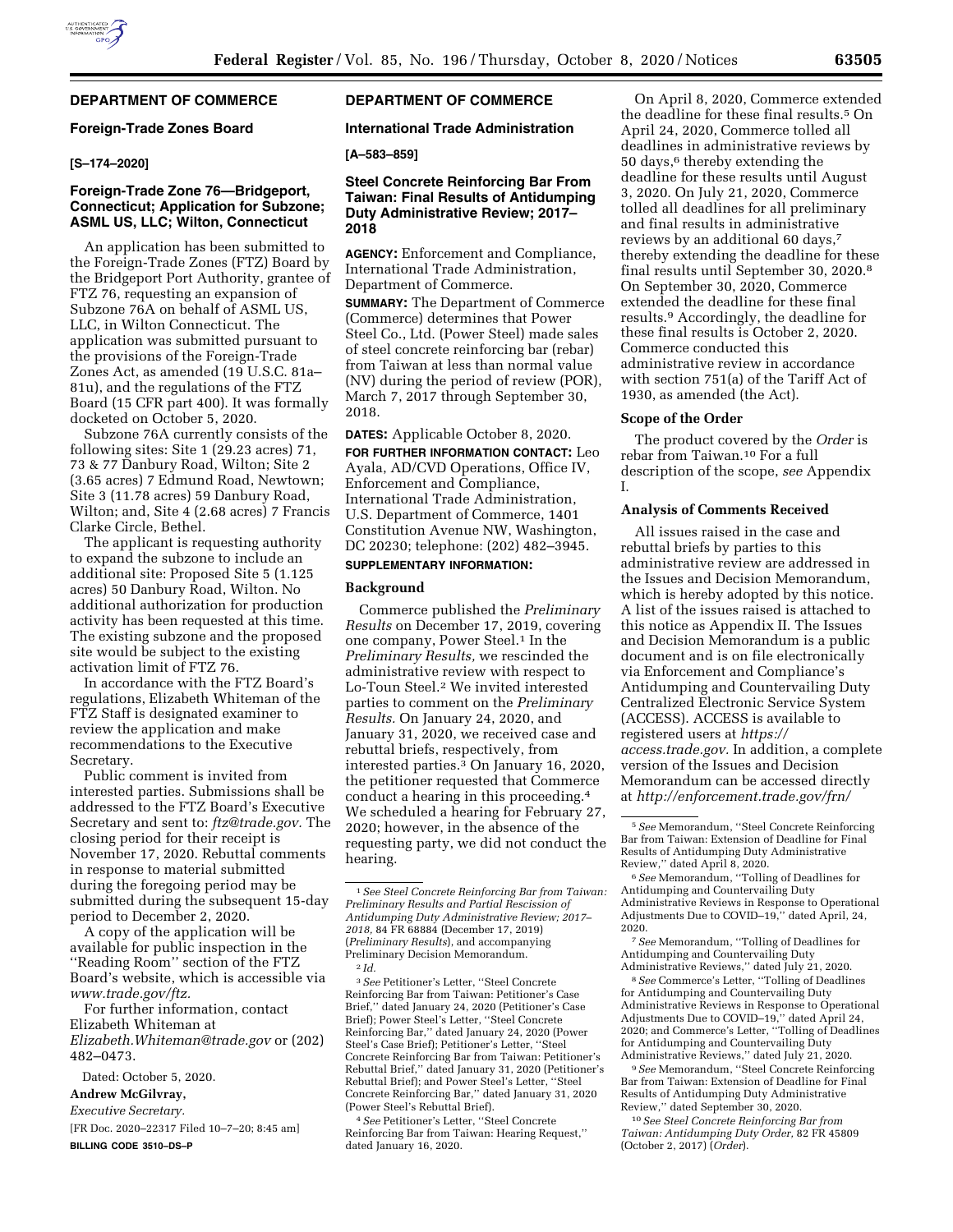*[index.html.](http://enforcement.trade.gov/frn/index.html)* The signed Issues and Decision Memorandum and the electronic version of the Issues and Decision Memorandum are identical in content.

#### **Changes Since the Preliminary Results**

Based on our review of the record and comments received from interested parties, we have used the U.S. sales database submitted in Power Steel's January 9, 2020 SQR for these final results.11

#### **Final Results of the Administrative Review**

We have determined the following weighted-average dumping margin exists for the period March 7, 2017 through September 30, 2018:

| Producer or exporter | Weighted-<br>average<br>dumping<br>margin<br>(percent) |
|----------------------|--------------------------------------------------------|
| Power Steel Co. Ltd. | 3.27                                                   |

#### **Assessment Rates**

Commerce has determined, and CBP shall assess, antidumping duties on all appropriate entries of subject merchandise in accordance with these final results of review.12

For Power Steel, because its weightedaverage dumping margin is not zero or *de minimis* (*i.e.,* less than 0.5 percent), Commerce has calculated an importerspecific *ad valorem* duty assessment rate based on the ratio of the total amount of dumping calculated for the importer's examined sales to the total entered value of those same sales in accordance with 19 CFR 351.212(b)(1). In accordance with Commerce's ''automatic assessment'' practice, for entries of subject merchandise during the POR produced by Power Steel for which the company did not know that the merchandise was destined for the United States, we will instruct CBP to liquidate those entries at the all-others rate if there is no rate for the intermediate company involved in the transaction. We intend to issue instructions to CBP 15 days after publication of the final results of this review.

#### **Cash Deposit Requirements**

The following cash deposit requirements will be effective for all shipments of subject merchandise entered, or withdrawn from warehouse, for consumption on or after the publication date of the final results of this administrative review, as provided by section  $751(a)(2)(C)$  of the Act:  $(1)$ The cash deposit rate listed in the ''Final Results of the Administrative Review'' section will be equal to the weighted-average dumping margin established in the final results of this review; (2) for previously reviewed or investigated companies not included in the final results of this review, the cash deposit rate will continue to be the company-specific rate published for the most recently completed segment of this proceeding in which the company was reviewed; (3) if the exporter is not a firm covered in this review, a previous review, or the original less-than-fairvalue (LTFV) investigation, but the producer is, then the cash deposit rate will be the rate established for the most recently completed segment of this proceeding for the producer of subject merchandise; and (4) the cash deposit rate for all other producers or exporters will continue to be 3.50 percent, the allothers rate established in the LTFV investigation.13 These deposit requirements, when imposed, shall remain in effect until further notice.

#### **Notification to Importers Regarding the Reimbursement of Duties**

This notice also serves as a final reminder to importers of their responsibility under 19 CFR 351.402(f)(2) to file a certificate regarding the reimbursement of antidumping duties prior to liquidation of the relevant entries during the POR. Failure to comply with this requirement could result in Commerce's presumption that reimbursement of antidumping duties occurred and the subsequent assessment of double antidumping duties.

#### **Notification Regarding Administrative Protective Order**

This notice also serves as a reminder to parties subject to administrative protective orders (APO) of their responsibility concerning the return or destruction of proprietary information disclosed under APO in accordance with 19 CFR 351.305(a)(3), which continues to govern business proprietary information in this segment of the proceeding. Timely written notification of the return/destruction of APO materials, or conversion to judicial

protective order, is hereby requested. Failure to comply with the regulations and the terms of an APO is a sanctionable violation.

## **Notification to Interested Parties**

We are issuing and publishing this notice in accordance with sections 751(a)(1) and 777(i)(1) of the Act and 19 CFR 351.221(b)(5).

Dated: October 2, 2020.

#### **Jeffrey I. Kessler,**

*Assistant Secretary for Enforcement and Compliance.* 

#### **Appendix I**

The merchandise subject to the *Order* is steel concrete reinforcing bar imported in either straight length or coil form (rebar) regardless of metallurgy, length, diameter, or grade or lack thereof. Subject merchandise includes deformed steel wire with bar markings (*e.g.,* mill mark, size, or grade) and which has been subjected to an elongation test.

The subject merchandise includes rebar that has been further processed in the subject countries or a third country, including but not limited to cutting, grinding, galvanizing, painting, coating, or any other processing that would not otherwise remove the merchandise from the scope of the *Order* if performed in the country of manufacture of the rebar. Specifically excluded are plain rounds (*i.e.,* nondeformed or smooth rebar). Also excluded from the scope is deformed steel wire meeting ASTM A1064/A1064M with no bar markings (*e.g.,* mill mark, size, or grade) and without being subject to an elongation test.

The subject merchandise is classifiable in the Harmonized Tariff Schedule of the United States (HTSUS) primarily under item numbers 7213.10.0000, 7214.20.0000, and 7228.30.8010. The subject merchandise may also enter under other HTSUS numbers including 7215.90.1000, 7215.90.5000, 7221.00.0017, 7221.00.0018, 7221.00.0030, 7221.00.0045, 7222.11.0001, 7222.11.0057, 7222.11.0059, 7222.30.0001, 7227.20.0080, 7227.90.6030, 7227.90.6035, 7227.90.6040, 7228.20.1000, and 7228.60.6000.

HTSUS numbers are provided for convenience and customs purposes; however, the written description of the scope remains dispositive.

#### **Appendix II**

#### **List of Topics Discussed in the Issues and Decision Memorandum**

#### I. Summary

- II. Background
- III. Scope of the *Order*
- IV. Changes Since the Preliminary Results
- V. Fraud Allegation
- VI. Discussion of the Issues
	- Comment 1: Whether a Particular Market Situation (PMS) Exists With Respect to the Taiwanese Billet Market.
	- Comment 2: Whether Section 232 Duties Constitute Normal Duties Within Section 772(c)(2)(A) of the Tariff Act of 1930, As Amended (the Act).

<sup>11</sup>*See* Memorandum, ''Final Results of the 2017– 2018 Administrative Review of the Antidumping Duty Order on Steel Concrete Reinforcing Bar from Taiwan: Power Steel Final Analysis,'' dated October 2, 2020 (Power Steel's Final Analysis

Memorandum); and Power Steel's January 9, 2020 SQR.

<sup>12</sup>*See* 19 CFR 351.212(b). 13*See Order.*